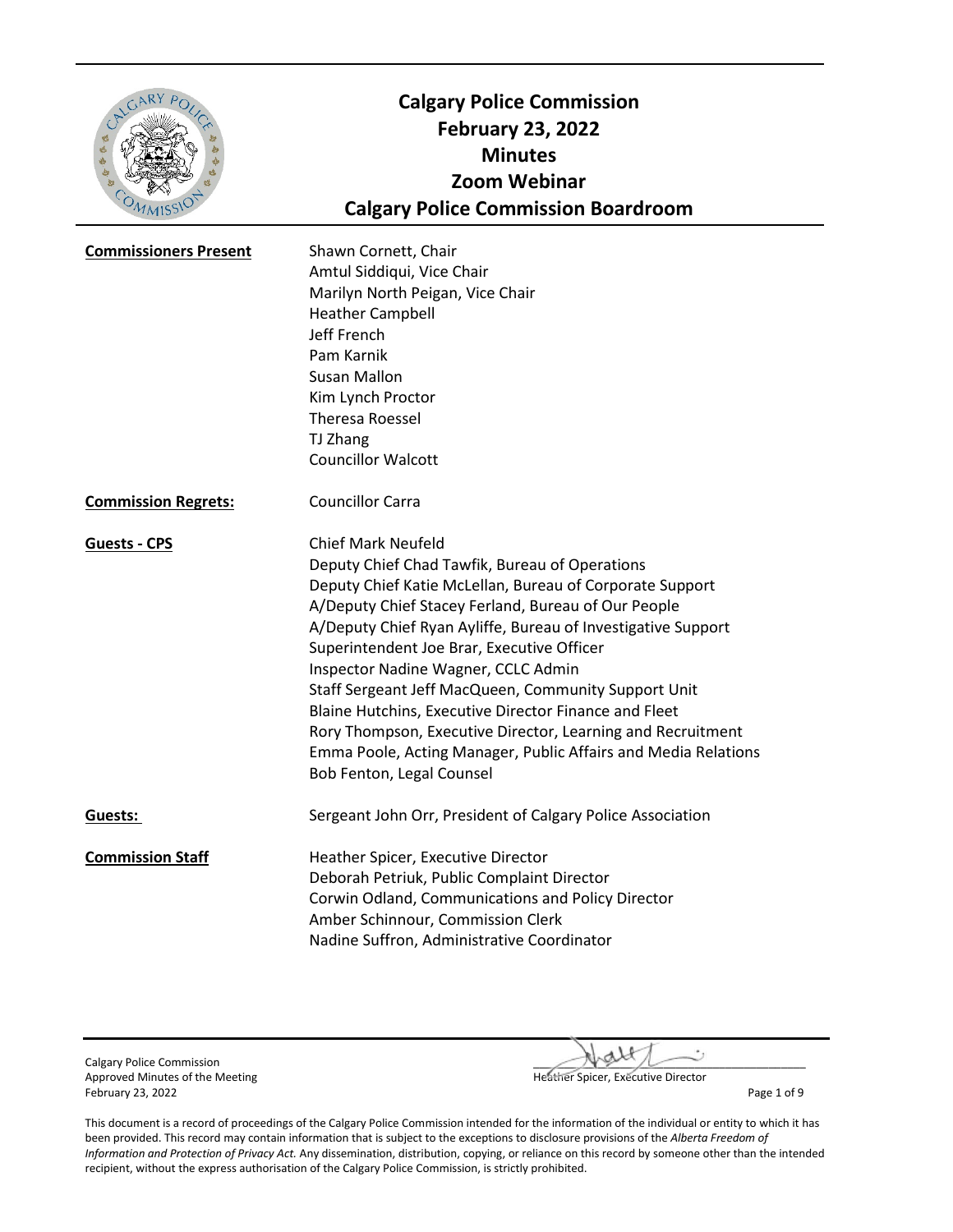### **Opening Remarks**

The Chair opened the meeting with remarks acknowledging that we are on the traditional territory of the Nittsitapi made up of the Siksika, Piikani and Kainai First Nations, and the Iyarhe Nakoda First Nations, comprised of the Chiniki, Bearspaw and Wesley First Nations and the Tsuut'ina First Nation. These are the people who made the treaty with the Crown thus forming Treaty 7 territory. The City of Calgary is also homeland to the historic Northwest Métis and to Métis Nation of Alberta Region 3.

The Chair, speaking on behalf of all members of the Calgary Police Commission, condemned anti-Black racism, and racism and prejudice in all forms. The Chair declared that Commission members stand in solidarity with Black, Indigenous and People of Colour colleagues, families and citizens.

The Calgary Police Commission public meeting minutes include a summary of the public session discussion, and decision-points. The public meeting is recorded. A link to the recording is available on request for one year from the meeting date.

The Chair welcomed the commissioners, Calgary Police Service, public and media.

**MOVED** and **SECONDED** to **excuse** Commissioner Lynch Proctor from the meeting.

### **Confirmation & Declarations of Pecuniary/Conflict of Interest**

- **1.1 Chair called for Declarations of Pecuniary/Conflict of Interest. None were noted.**
- **Agenda**

### **2.1 Agenda**

Councillor Walcott requests to add a discussion item titled "De-escalation and lethal force discussion following the February 17, 2022 shooting by the Calgary Police Service". This request would be placed under agenda item 5.5 of the Chief's Report.

**MOVED** and **SECONDED** to **approve** the request of Councillor Walcott to add a discussion item to the Chief's report titled "De-escalation and lethal force discussion following the February 17, 2022 shooting by the Calgary Police Service"

### **Consent Agenda**

The Chair, hearing no objection, declared the Consent Agenda **approved**, as presented

- **3.1 Draft Minutes February 2022 unapproved**
- **3.2 Finance & Audit Committee Summary Report**
- **3.3 Governance Committee Summary Report**

**CARRIED**

| <b>Calgary Police Commission</b> | $\sim$ $N$ $\sim$ $\sim$           |
|----------------------------------|------------------------------------|
| Approved Minutes of the Meeting  | Heather Spicer, Executive Director |
| February 23, 2022                | Page 2 of 9                        |

Calgary Police Commission **and the commission** and the commission of the commission of the commission of the comm Heather Spicer, Executive Director

This document is a record of proceedings of the Calgary Police Commission intended for the information of the individual or entity to which it has been provided. This record may contain information that is subject to the exceptions to disclosure provisions of the *Alberta Freedom of Information and Protection of Privacy Act.* Any dissemination, distribution, copying, or reliance on this record by someone other than the intended recipient, without the express authorisation of the Calgary Police Commission, is strictly prohibited.

**CARRIED**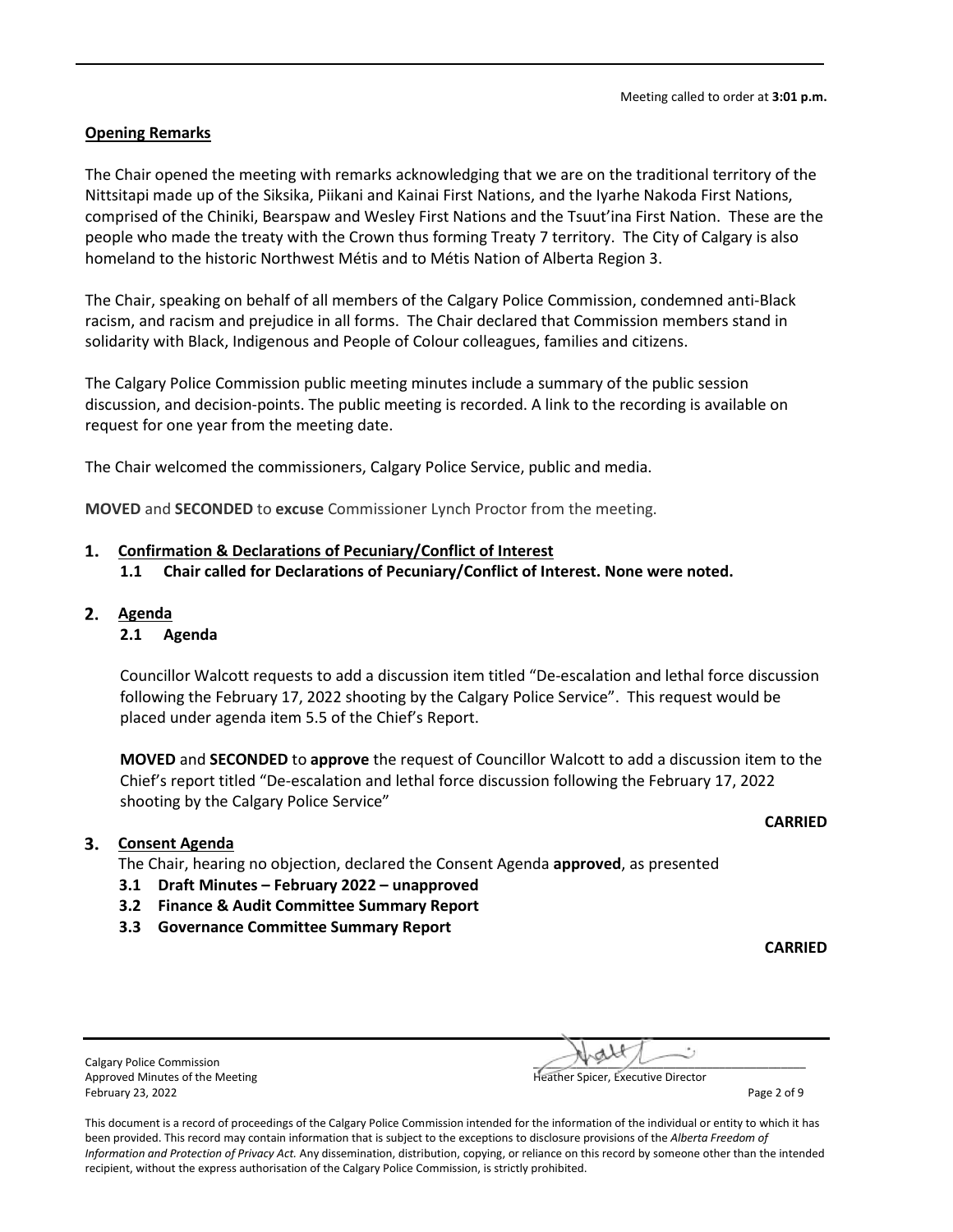### **Chair's Report**

The Chair opened the meeting by touching on a few noteworthy activities that occurred since the last Meeting.

The Commission approved changes to the public participation portion of these meetings to make the time more meaningful, both for the Commission and for those who take the time to speak. Members of the public now can choose between providing a written statement, providing a verbal presentation, or asking a verbal question. While these changes are only a small part of the work we have underway to improve how we communicate with and engage with the public; our hope is that the new format with improve what the Commission knows has been a frustrating part of the meeting for many people. The Commission will continue to make other improvements to how we engage people outside of meetings in the coming months to make sure we are meaningfully connecting with Calgarians on policing issues.

There have also been some noteworthy successes this past month by the Calgary Police Service That the Commission wants to recognize. Members from across the Service worked to investigate and remove and encampment outside of the Calgary Drop-in Centre that – due to the violence and criminal activity occurring there had become a barrier that was preventing vulnerable people from accessing the supports they need. The Commission was please to see the Service work so closely with partners at the City and in Calgary's non-profit sector to ensure that when the time came to remove the encampment, it was done with compassion and in a way that helped connect people living there with long-term supports.

Over 70 members of the Service also worked together with partners to quickly locate a two year old child who was the subject of an AMBER alert at the end of January. Coordinating efforts like this are no small feat and the Service should be proud of this work.

Finally, a crime prevention initiative started here in Calgary was adopted by Police Services across the province. Operation Cold Start started at the Calgary Police Service six years ago and uses a combination of social media campaigns, media relations and officers talking to owners of vehicles left unsecured and running during morning patrols. The campaign was so innovated that the Alberta Association of Chief of Police adopted it as a province wide initiative this month.

On behalf of the Commission, thank you to all those involved in these investigations and initiatives.

While there have been a lot of good things this month, our hearts are also very heavy knowing that this past weekend was a time of loss in our city. Saturday's police shooting was a tragedy not only for the loved ones of the man who died, but also for our entire community. Our Commission's thoughts are with the family and friends of Mr. Tuel in this time of grief.

We also know that the decision to use lethal force is not one that police officers take lightly. The officers involved will no doubt be re-living that moment for the rest of their lives, wondering if there was something they could have done differently. Our thoughts are with them as well. Our

Calgary Police Commission Approved Minutes of the Meeting Heather Spicer, Executive Director Spicer, Executive Director February 23, 2022 Page 3 of 9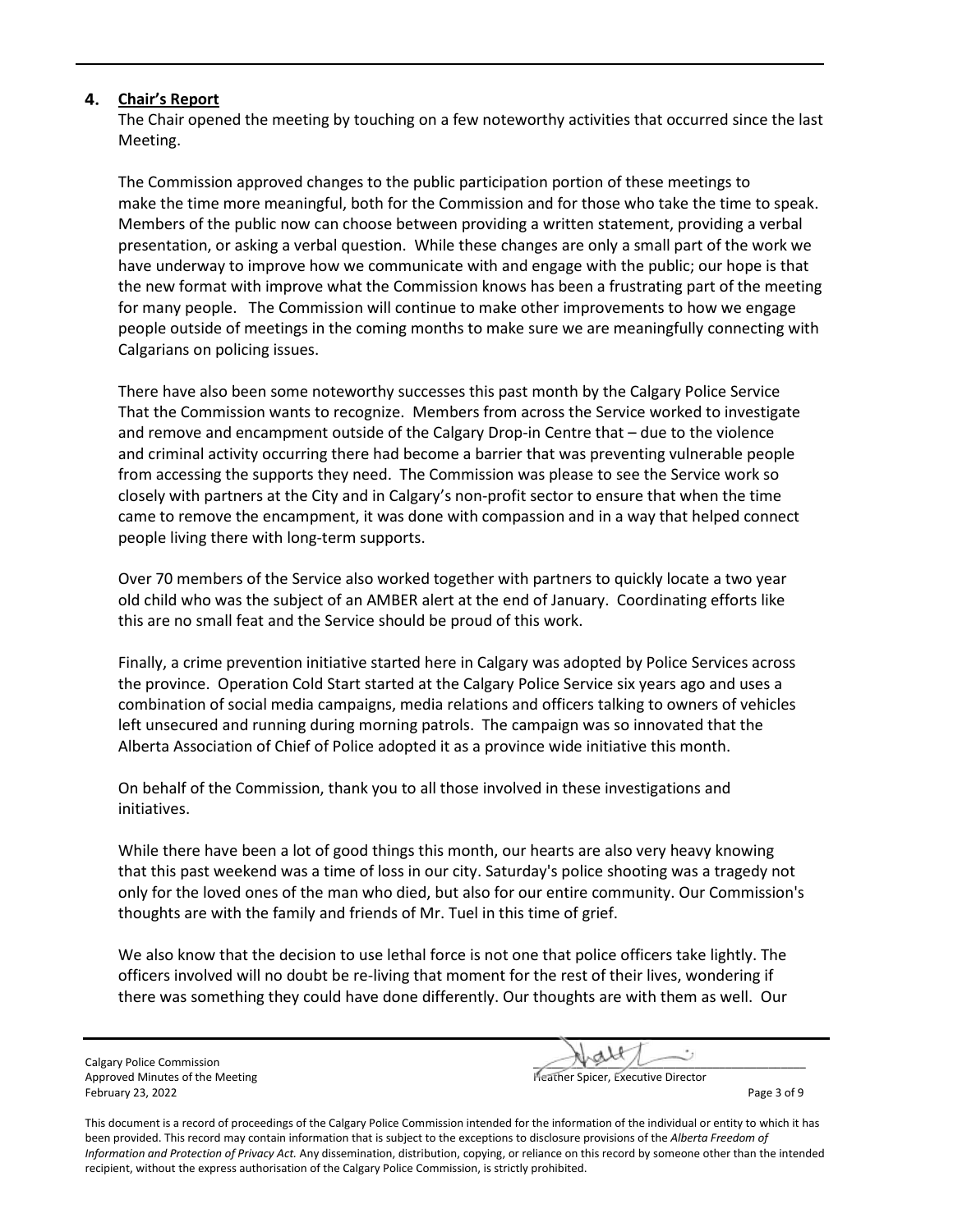Commission has been working with the Calgary Police Service for the last few years to improve the de-escalation practices and use of force options available to officers and this work remains a priority for us. We are also deeply committed to working with City Council and other levels of government to find better ways of supporting and responding to people in crisis to try prevent deaths like this in the future.

We owe it both to our community and those who serve as officers to tirelessly pursue any innovative approaches that could preserve life. The Chief and the Alberta Serious Incident Response Team shared more details about what occurred through a media release and news conference yesterday that have provided some answers. However, more answers are still needed and we trust that the independent investigation that is underway will provide a better picture of what happened in due course.

Only limited information about this incident can be discussed publicly to protect the integrity of the ongoing investigation. Because of these limits, much of the conversation our Commission is going to have with the Service on this incident today has to be during the private portion of this meeting.

The Chair ended her report by asking the Chief to start his public report to the Commission today by sharing anything he can and outlining the next steps.

### **Chief's Report**

The Chief started the meeting talking about the terrible tragedy that occurred in the city and on behalf of the Calgary Police Service they would like to extend their condolences to the family and friends of Mr. Tuel and to the Sudanese community and to the community in general.

The Chief requested to speak to agenda items 5.5 first and to return back to agenda item 5.1 following the discussion of agenda item 5.5.

### **5.1 Pharmacy and Cannabis Store Robberies**

#### **01:29 – 01:56**

A/Deputy Chief Ayliffe introduces and presents on the Pharmacy and Cannabis Store Robberies.

To view the full report, you can visit the Calgary Police Commissions website at:

**<https://www.calgarypolicecommission.ca/public-meetings/>**

### **5.2 Pandemic Impacts – Update**

#### **01:57 – 02:07**

Deputy Chief Tawfik and A/Deputy Chief Ferland provided an update on the Pandemic Impacts to the service.

To view the full report, you can visit the Calgary Police Commissions website at:

Calgary Police Commission Approved Minutes of the Meeting February 23, 2022 **Page 4 of 9** 

| har Coicar, Evacutive Director |  |
|--------------------------------|--|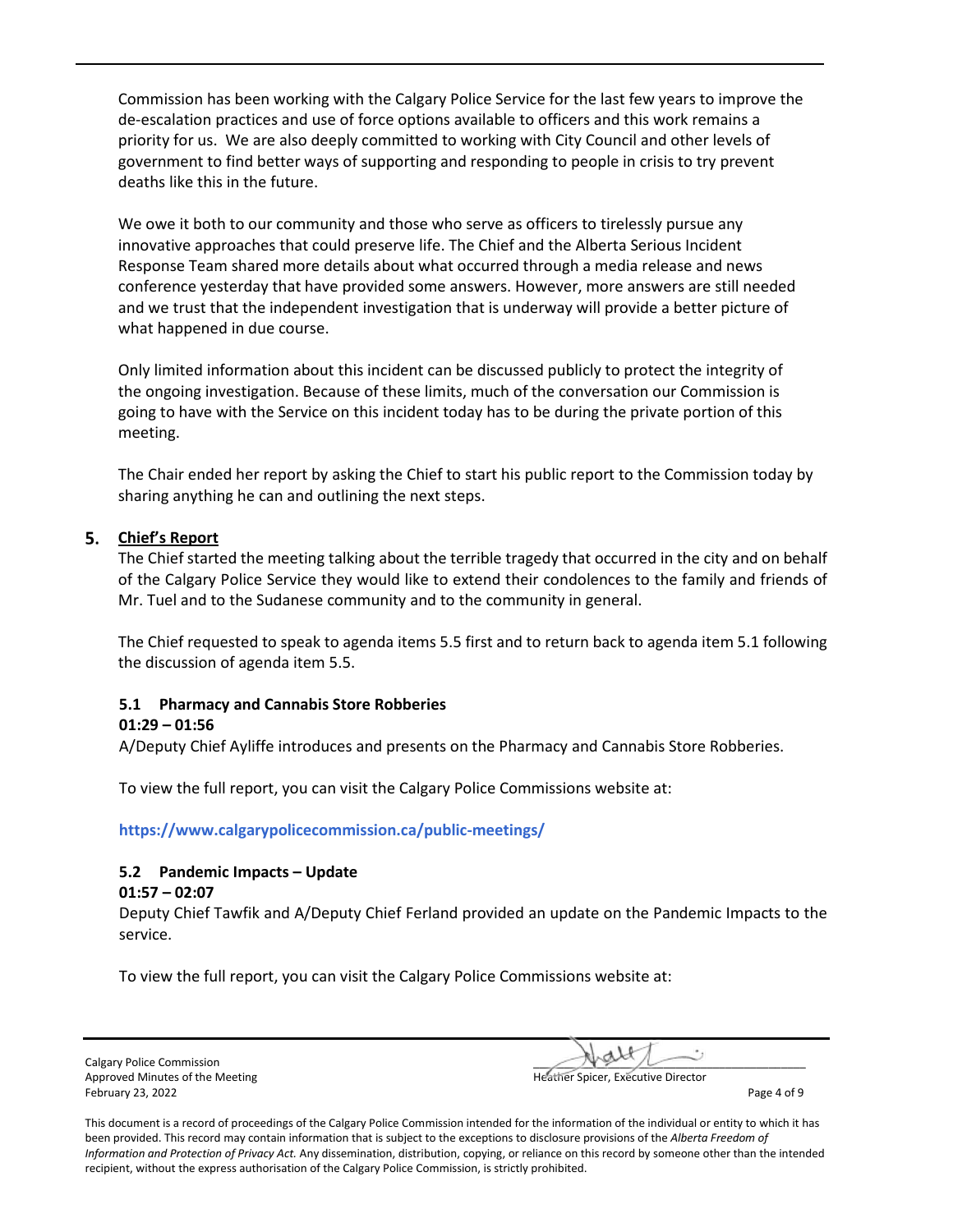## **<https://www.calgarypolicecommission.ca/public-meetings/>**

# **5.3 Anti-Racism Action Plan Update**

### **02:07 – 02:09**

Deputy Chief Katie McClellan provided an update on the Anti-Racism Action Plan.

To view the full report, you can visit the Calgary Police Commissions website at:

**<https://www.calgarypolicecommission.ca/public-meetings/>**

# **5.4 Crime Update**

#### **02:10 – 02:19**

A/Deputy Chief Ayliffe and Deputy Chief Tawfik provided a Crime Update.

To view the full report, you can visit the Calgary Police Commissions website at:

### **<https://www.calgarypolicecommission.ca/public-meetings/>**

# **5.5 De-escalation and lethal force discussion following the February 17, 2022 shooting by the Calgary Police Service**

#### **16:20 – 01:29**

Chief Neufeld leads the discussion.

To view the full report, you can visit the Calgary Police Commissions website at:

**<https://www.calgarypolicecommission.ca/public-meetings/>**

#### **Executive Director's Report**

#### **6.1 Report**

Executive Director presented the report and asked if there are any questions or comments.

#### **Representative Updates**

- **Canadian Association of Police Governance (CAPG)**
- **Alberta Association of Police Governance (AAPG)**
- **Calgary Police Youth Foundation (CPYF)**
- **Alberta Law Enforcement Response Teams Civilian Advisory Committee (ALERT CAC)**

#### **7.1 Written Report**

Chair Cornett presented the report and asked if there are any questions or comments.

#### **Public and Media Participation**

5 members from the public addressed the Commission during the open participation session.

#### **Adjournment of Public Session**

Media and public left the meeting at **6:09 p.m.** 

Calgary Police Commission Approved Minutes of the Meeting **Heather Spicer, Executive Director** Approved Minutes of the Meeting February 23, 2022 **Page 5 of 9**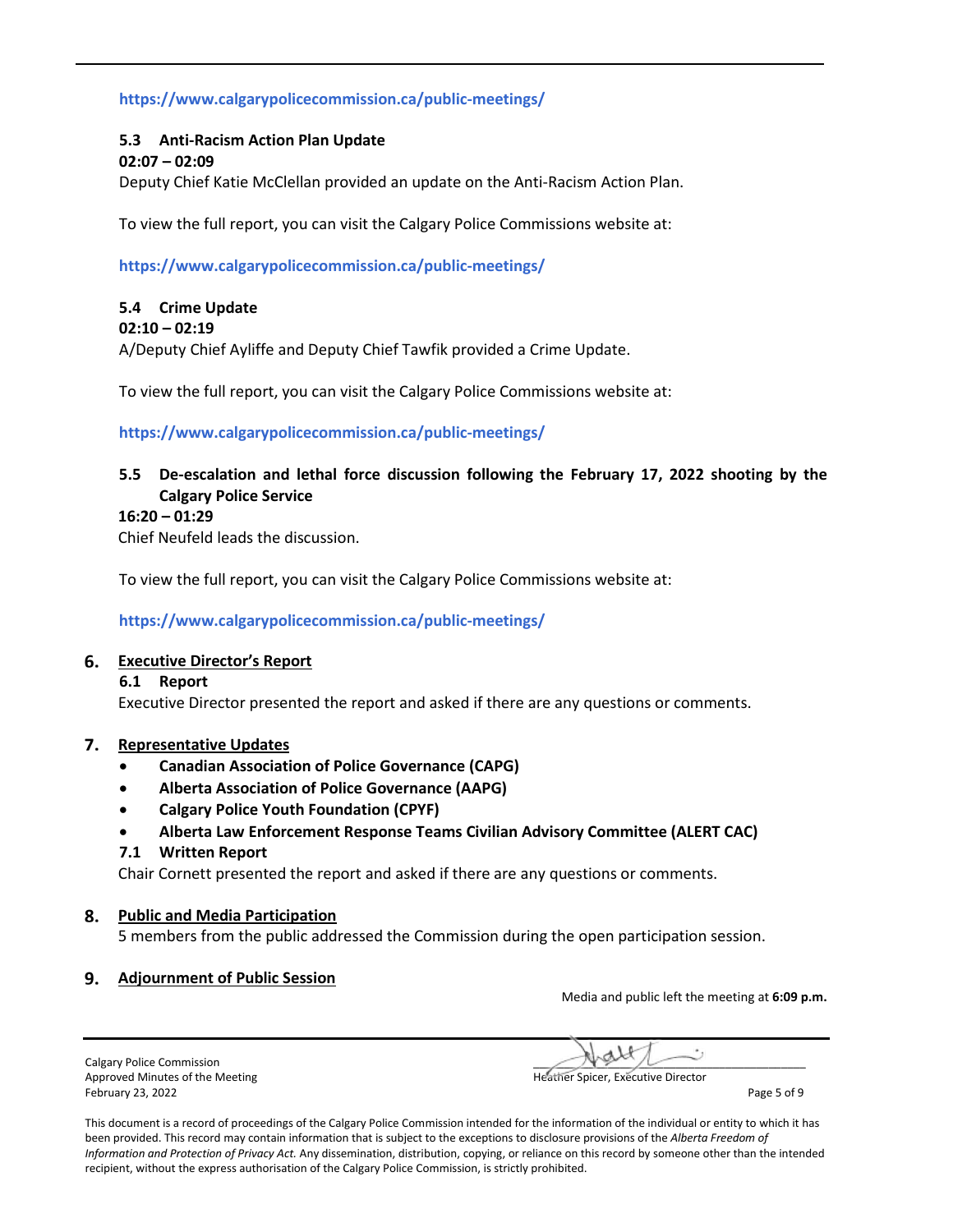#### Meeting resumed at **6:31 p.m.**

### **Move in Camera**

The Chair declared the meeting move in camera, at **6:31 p.m.**, pursuant to the permissions granted by Section 18 of the *Freedom of Information & Protection of Privacy Regulation 186/2008.*

### **Return to Public Session**

The Chair declared the meeting back to public session at **9:15 p.m.**

### **IN CAMERA WITH CPS**

# **Agenda**

### **10.1 Agenda**

The attachments and closed meeting discussions remain confidential pursuant to Section 18(1) of the Freedom of Information & Protection of Privacy Regulation 186/2008.

### 11. Consent Agenda

The Chair, hearing no objection, declared the Consent Agenda **approved**, as presented

- **11.1 Complaint Oversight Committee Summary Report**
- **11.2 TLE Question & Answers**
- **11.3 Reason for Extension by Internal and External Factors**
- **11.4 Finance & Audit Committee Summary Report**
- **11.5 Governance Committee Summary Report**
- **11.6 Anti-Racism Committee Summary Report**
- **11.7 Members Relieved from Duty Month End Report**
- **11.8 Internal and Criminal Proceedings**

The attachments and closed meeting discussions remain confidential pursuant to Section 18(1) of the *Freedom of Information & Protection of Privacy Regulation 186/2008.*

#### **CPC Presentations**

### **13.1 Pharmacy and Cannabis Store Robberies**

The attachments and closed meeting discussions remain confidential pursuant to Section 18(1) of the *Freedom of Information & Protection of Privacy Regulation 186/2008.*

#### **Chair's Report**

The closed meeting discussions remain confidential pursuant to Section 18(1) of the *Freedom of Information & Protection of Privacy Regulation 186/2008.*

### **Executive Director's Report**

### **14.1 Report**

# **14.1.1 Attachment A**

#### **14.1.2 Attachment B**

The attachments and closed meeting discussions remain confidential pursuant to Section 18(1) of the *Freedom of Information & Protection of Privacy Regulation 186/2008.*

Calgary Police Commission and the Meeting and the Commission and the Commission of the Commission and the Commission and the Commission of the Meeting and the Commission and the Commission and the Commission of the Meeting Approved Minutes of the Meeting February 23, 2022 **Page 6 of 9** 

This document is a record of proceedings of the Calgary Police Commission intended for the information of the individual or entity to which it has been provided. This record may contain information that is subject to the exceptions to disclosure provisions of the *Alberta Freedom of Information and Protection of Privacy Act.* Any dissemination, distribution, copying, or reliance on this record by someone other than the intended recipient, without the express authorisation of the Calgary Police Commission, is strictly prohibited.

**CARRIED**

**CARRIED**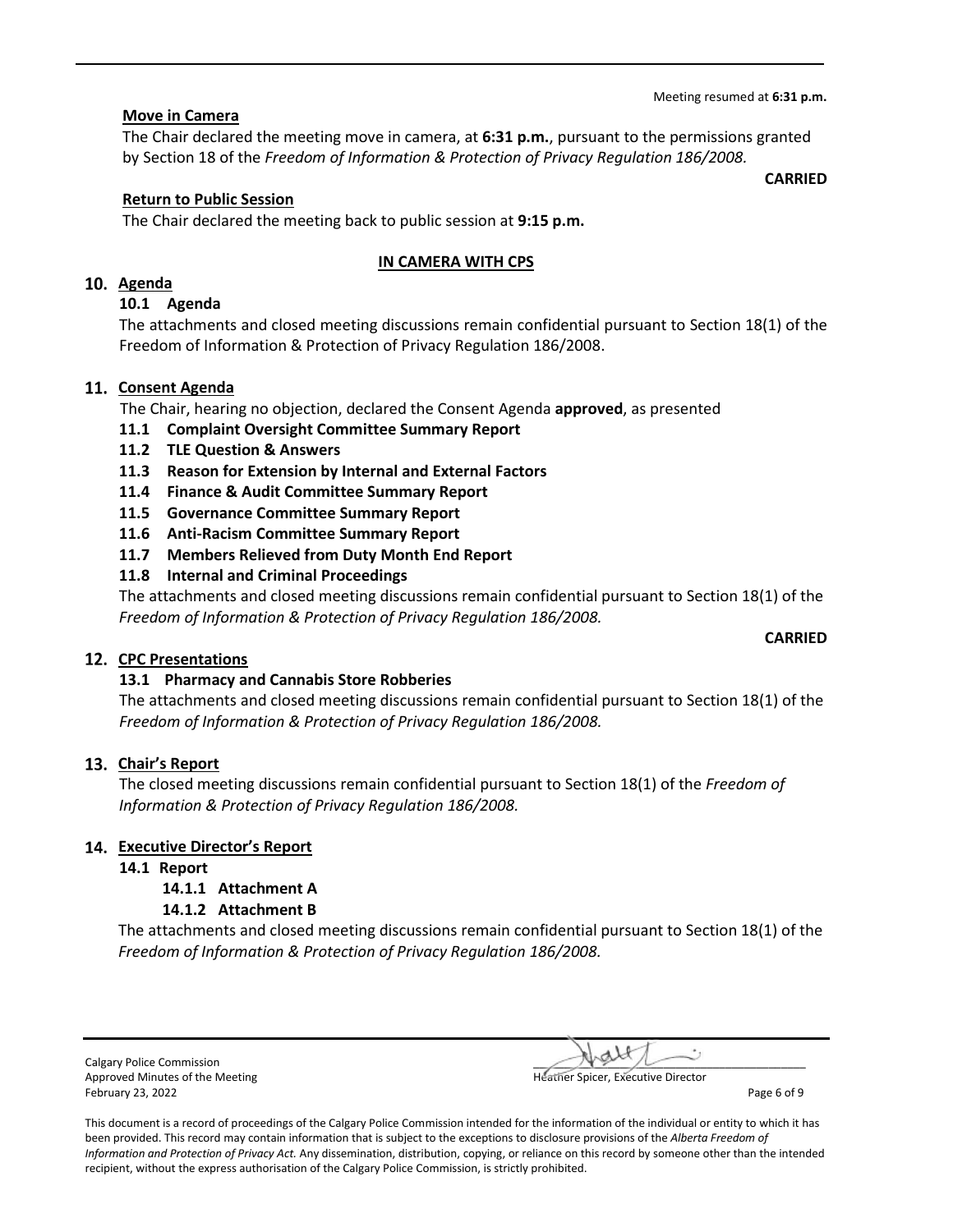# **Complaint Oversight Committee**

## **15.1 Chair's Report**

## **15.2 Public Complaint Director's Report**

The attachments and closed meeting discussions remain confidential pursuant to Section 18(1) of the *Freedom of Information & Protection of Privacy Regulation 186/2008.*

## **Time Limit Extensions**

# **16.1 Time Limit Extensions**

The attachments and closed meeting discussions remain confidential pursuant to Section 18(1) of the *Freedom of Information & Protection of Privacy Regulation 186/2008.*

# **Finance & Audit Committee**

# **17.1 Chair's Report**

The attachments and closed meeting discussions remain confidential pursuant to Section 18(1) of the *Freedom of Information & Protection of Privacy Regulation 186/2008.*

# **Governance & Personnel Committee**

# **18.1 Chair's Report**

The attachments and closed meeting discussions remain confidential pursuant to Section 18(1) of the *Freedom of Information & Protection of Privacy Regulation 186/2008.*

# **Anti-Racism Committee**

# **19.1 Chair's Report**

The attachments and closed meeting discussions remain confidential pursuant to Section 18(1) of the *Freedom of Information & Protection of Privacy Regulation 186/2008.*

All CPS members except Chief Neufeld left the meeting at **7:38 p.m.**

# **In Camera with the Chief**

The closed meeting discussions remain confidential pursuant to Section 18(1) of the *Freedom of Information & Protection of Privacy Regulation 186/2008.*

Chief Neufeld left the meeting at **8:57 p.m.** 

# **IN CAMERA WITHOUT CPS**

# **Agenda**

### **21.1 Agenda**

The attachments and closed meeting discussions remain confidential pursuant to Section 18(1) of the *Freedom of Information & Protection of Privacy Regulation 186/2008.*

# 22. Consent Agenda

The Chair, hearing no objection, declared the Consent Agenda **approved,** as presented/revised

### **22.1 Complaint Oversight Committee Summary Report**

- **22.2 Finance & Audit Committee Summary Report**
- **22.3 Governance & Personnel Committee Summary Report**
- **22.4 Anti-Racism Committee Summary Report**

Calgary Police Commission Approved Minutes of the Meeting Heather Spicer, Executive Director and Heather Spicer, Executive Director February 23, 2022 **Page 7 of 9** 

| eather Cnicer, Evenutive Director |  |
|-----------------------------------|--|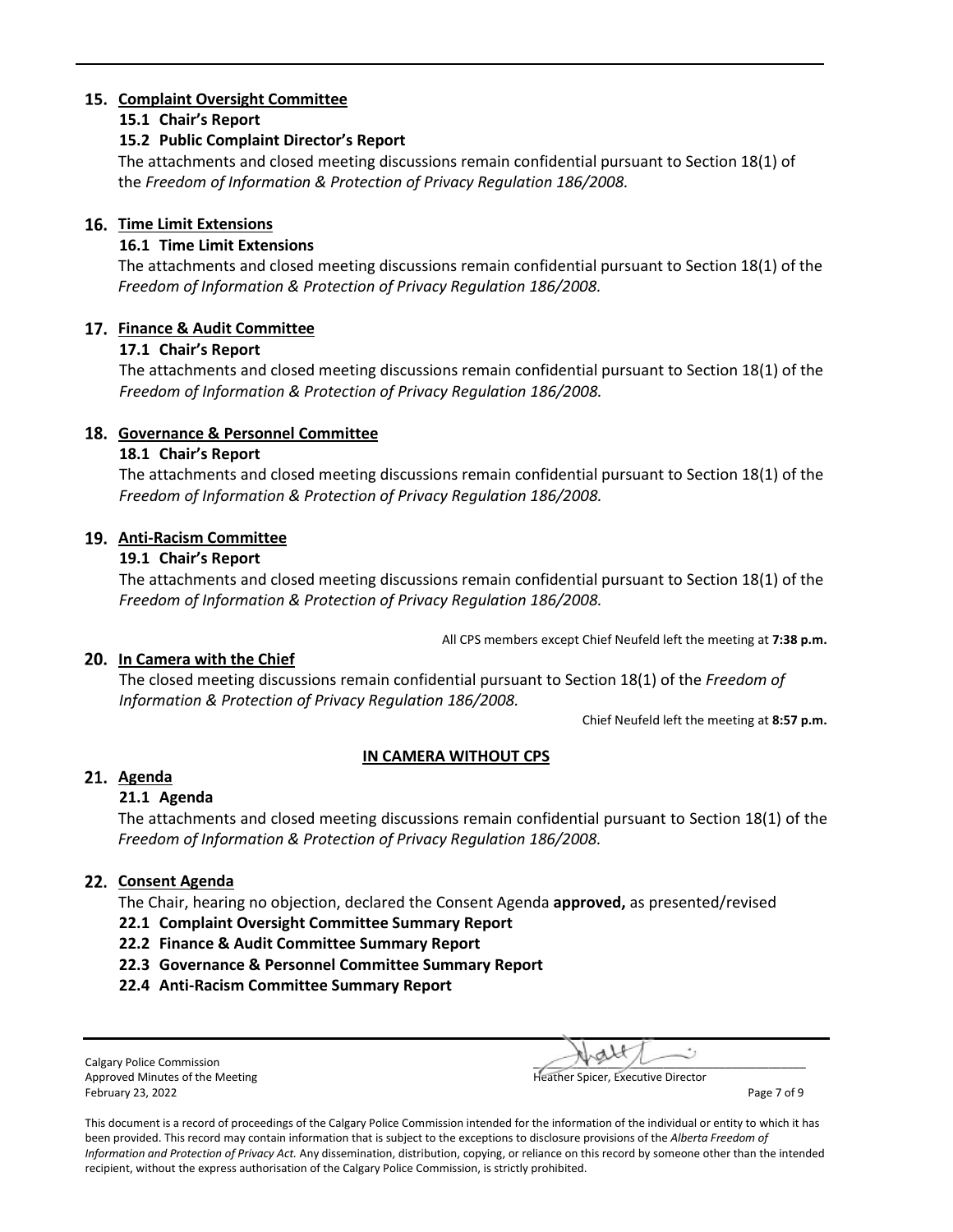## **22.5 Agenda Item Tracker**

The attachments and closed meeting discussions remain confidential pursuant to Section 18(1) of the *Freedom of Information & Protection of Privacy Regulation 186/2008.*

**CARRIED**

# **Chair's Report**

# **23.1 Equity Diversity and Inclusion: Best Practices Review**

The attachments and closed meeting discussions remain confidential pursuant to Section 18(1) of the *Freedom of Information & Protection of Privacy Regulation 186/2008.*

## **Council Members' Report**

The closed meeting discussions remain confidential pursuant to Section 18(1) of the *Freedom of Information & Protection of Privacy Regulation 186/2008.*

### **25. Executive Director's Report**

### **25.1 Report**

# **25.1.1 Training and Development**

The attachments and closed meeting discussions remain confidential pursuant to Section 18(1) of the *Freedom of Information & Protection of Privacy Regulation 186/2008.*

# **26. Communication and Policy Director's Report**

### **26.1 Report**

The attachments and closed meeting discussions remain confidential pursuant to Section 18(1) of the *Freedom of Information & Protection of Privacy Regulation 186/2008.*

### **27. Legal Counsel Report**

## **27.1 Report**

The attachments and closed meeting discussions remain confidential pursuant to Section 18(1) of the *Freedom of Information & Protection of Privacy Regulation 186/2008.*

### **28. Complaint Oversight Committee**

### **28.1 Chair's Report**

### **28.2 Public Complaint Director's Report without CPS**

The attachments and closed meeting discussions remain confidential pursuant to Section 18(1) of the *Freedom of Information & Protection of Privacy Regulation 186/2008.*

**MOVED** and **SECONDED** to **approve** the Time Limit Extension requests as presented on the in camera report, and that each TLE will be signed by the chair by hereby directing the Commission Clerk to insert the chair's electronic signature as required throughout

### **28.3 Time Limit Extensions**

- pursuant to section 7(4) of the *Police Service Regulation* 356/1990
- and upon it appearing the time limit extension requests are reasonable in the circumstances
- and that the reports remain in camera pursuant to the permissions granted by Section 18(1) of the *Freedom of Information & Protection of Privacy Regulation 186/2008.*

**CARRIED**

Calgary Police Commission Approved Minutes of the Meeting **Approved Minutes of the Meeting Heather Spicer, Executive Director** February 23, 2022 **Page 8 of 9** 

| . . |  |
|-----|--|